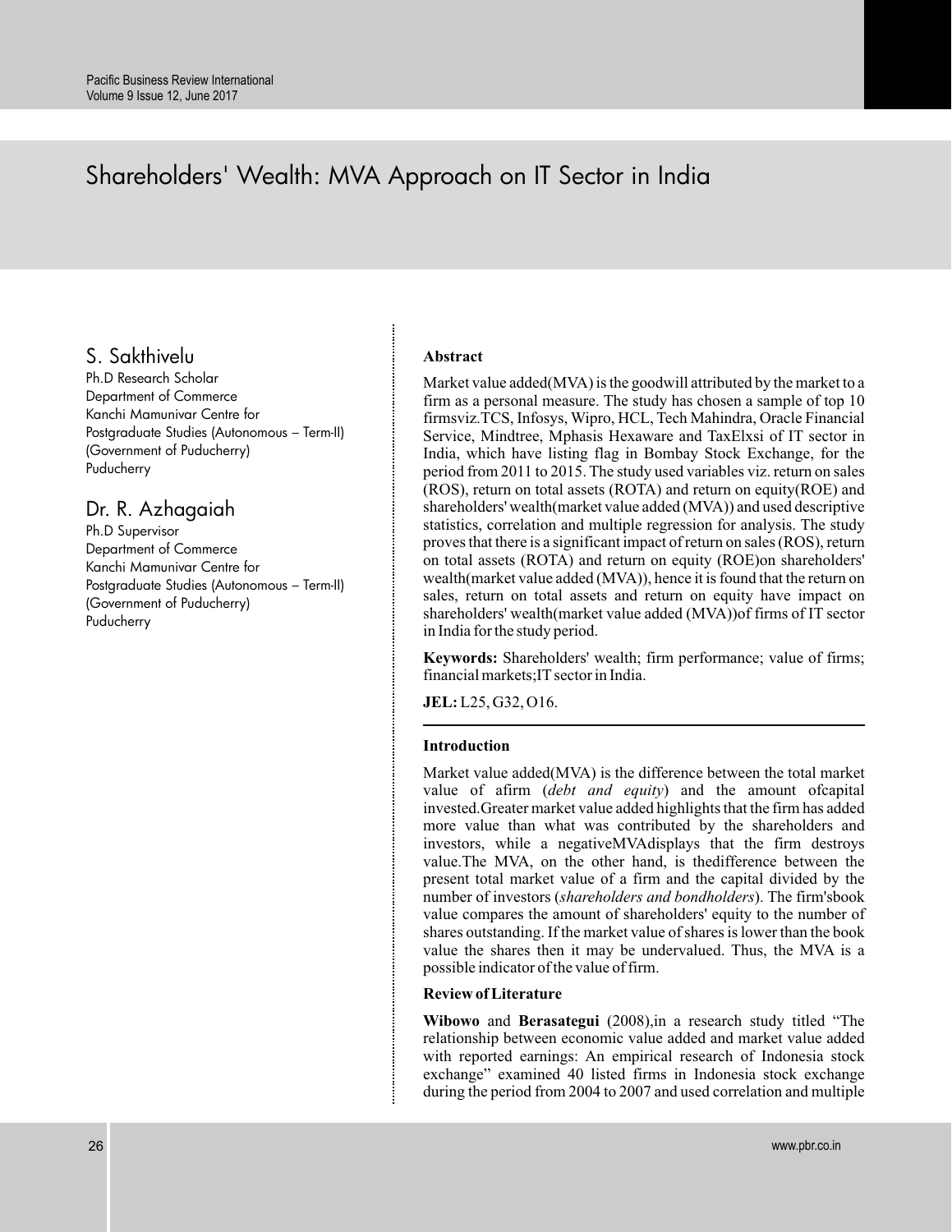regression. The study found that general Indonesia listed firms produced negative economic value added (EVA). The EVA and MVA are proved to have correlation with reported earnings, however the result of EVA is lower than that of MVA.

Lavanya and Ramchendra Reddy (2012), in a research study titled "Analysis of financial performance of Iron and Steel industry with the help of market value added approach" examined 11 firms in Iron and Steel in India during the period from 2006 to 2011. The study considered return on sales (ROS), earnings per share (EPS), return on total assets (ROTA), capital productivity and labor productivity as determinants of financial performance. The study used descriptive statistics and multiple regression for analysis and found that the Iron and Steel firms played an important role in building the industrial base of the nation and providing infrastructure for the development of the firms.

**Rajesh et al.** (2012), in a research study titled "Empirical study on economic value added and market value added approach" considered 10 cement firms for the period from 2001 to 2011. The tools used for analysis were mean, variance, standard deviation and multiple correlation. The study concluded that the modern measures viz. economic value added (EVA) and market value added (MVA) showed same result on the performance of the firms.ACC Ltd and Grasim Cements Ltd had satisfactory performance with consistent return to the shareholders. The two measures viz. EVA and MVA had relative importance to assess the performance of the firms.

Uppili Srinivasan et al. (2012), in a research study titled "Economic value added and market value added of private steel companies" examined four private steel firms during the period from 2007 to 2011. The study used weighted average cost of capital, dividend yield, net profit, and return on assets (ROA) as the determinants of shareholders' wealth. The study concluded that the firms will replace other performance measures with EVA and eventually will get to be judged by the extent of value generated for shareholders over and above the weighted average cost of capital.

(2012), in a research study titled **Vijaykumar** "Determinants of market value added: Some empirical evidence from Indian automobiles industry" examined 26 firms of automobile industry during the period from 1996- 97 to 2008-09. The study used sales, return on sales (ROS), earnings per share (EPS), return on total assets (ROTA), market price (MP) and profit after tax (PAT) as the determinants of shareholders' wealth. The tools used were descriptive statistics and multiple regression. The study found that relationship between MVA and EVA was seen as negative for 65% of the firms during the study period; association between MVA and the selected financial variables showed both positive and negative impact. EPS

and PAT were the best explanatory variables of MVA of Indian automobiles industry.

Nakhasi and Bnti Hamid (2013), in a study titled "The relationship between economic value added, return on assets, and return on equity with market value added in Tehran stock Exchange" examined 87 listed firms in Tehran stock exchange during the period from 2004 to 2008. The tools used were correlation, regression, and Durbin Watson test. The result showed that EVAwas an effective measure in describing the firm's market value. The firms can use EVA with other measures to evaluate their performance and these measures can help them to consider cost of capital (equity and debt) and return on equity capital employed for improving their performance thereby increasing the shareholders' wealth.

Nakhasi and Bnti Hamid (2013), in a research study titled "Analyzing the relationship between economic valued added (EVA) and accounting variables with share market value in Tehran stock exchange" examined 87 non-financial listed firms in Tehran stock exchange during the period from 2004 to 2008. The tools used for analysis were correlation, regression and ANOVA. The study showed that there was significant relationship between accounting variables (net profit and operation profit) and market value added (MVA) than the economic value added (EVA);EVA has significant correlation with share market value and net profit (NP) has highly significant relationship with market value.

Pourali and Roze (2013), in a research study titled "The relationship between market value added with refined economic value added and performance accounting criteria in the firms listed in Tehran stock exchange" examined 67 listed firms in Tehran stock exchange for the period from 2006 to 2010. The study used mean, standard deviation, skewness, Jarque-Bera Statistics, correlation, regression and Hausman Test. The study considered return on assets (ROA) earnings per share (EPS), refined economic value added (REVA), return on equity (ROE) and real time (RT) as determinants of shareholders' wealth. The study showed the relationships between MVA and ROA where Pearson's linear correlation coefficient was 0.7 and the relationship was positive and significant.

Larojan and Thevaruban (2015), in a research study titled "Market value added (MVA) with economic value added (EVA) profitability performance of listed financial companies in Sri Lanka" examined 20 listed firms for the period from 2012 to 2013. The study used regression and ANOVA for analysis. The study showed that economic value added (EVA) is an effective measure in describing the firm's stock market value.

Mara Ikbar and Shintia Dewi (2015), in a research study titled "The analysis effect of economic value added and market value added on share price of sub-sector companies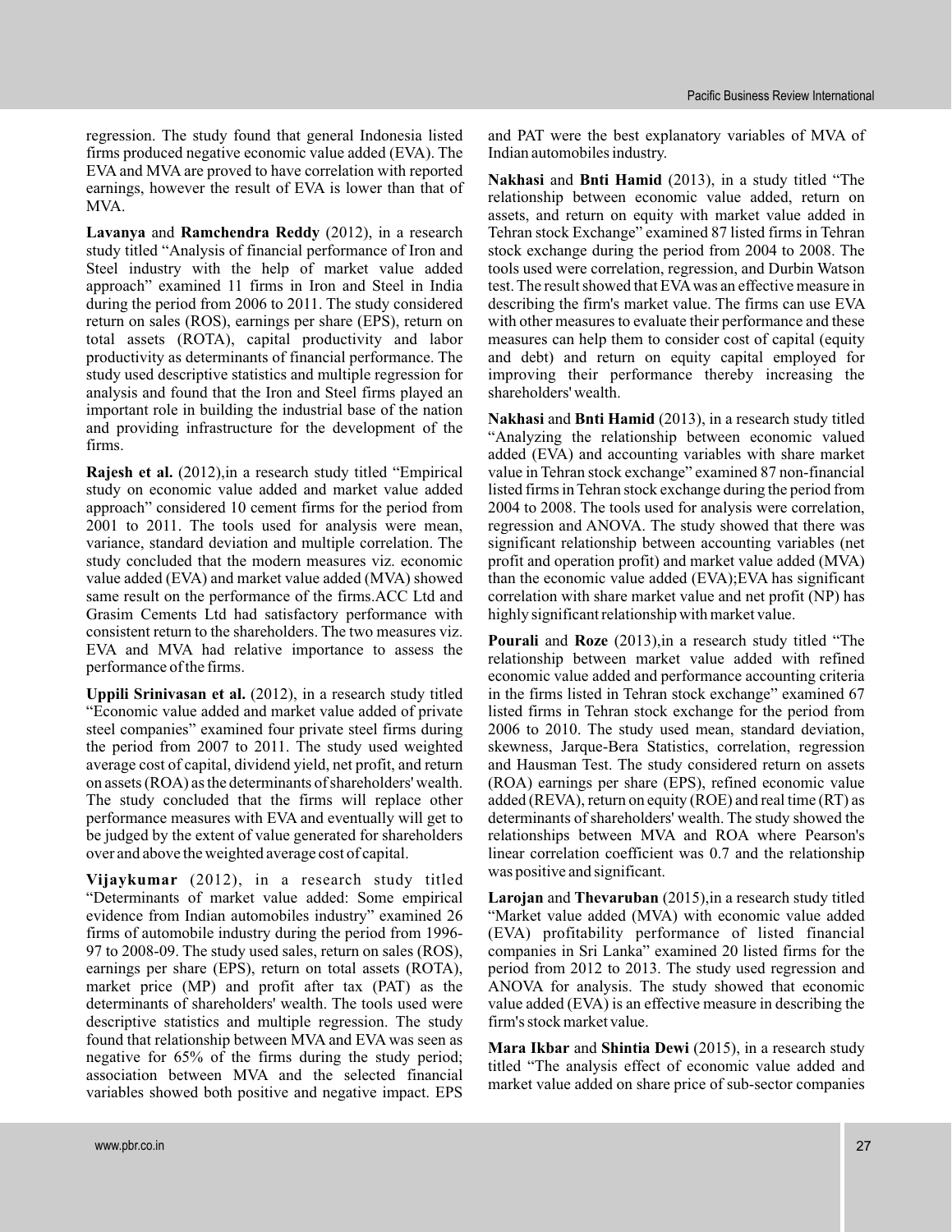of property incorporated in LQ 45Indonesia stock exchange" examined during the period from 2009 to 2013. The study used regression, t-test and Hausman test for analysis. The study showed that partially, EVA and MVA significantly had effect on the stock price; the independent variables (EVA and MVA) have significant effect on stock price and the co-efficient of determination  $(R^2)$  is 86.98%, which implies that the independent variables could explain the dependent variable (MVA and EVA) to an extent of 86.98%, while the reaming 13.02% was explained by the other variables.

#### **Objectives**

- 1. To analyse the relationship between the return on sales, return on total assets as well as return on equity and shareholders' wealth(market value added (MVA)) of IT sector in India.
- 2. To analyse the impact of return on sales, return on total assets and return on equity on shareholders' wealth(market value added (MVA))of IT sector in India.

#### **Hypotheses**

The relationship between MVA and the three variables viz. return on sales (ROS), return on total assets (ROTA) and return on equity (ROE)of the firms has been measured by Lal Bhasin (2013); Pourali and Roze (2013); Nakhaei and Bnti Hamid (2013). The relationship between MVA and ROS was also studied by Nirmal kumar (2014); and Kangarlouei Collins et al.(2012). The relationship between MVA and ROTA was analysed by various authors, for instance Nirmal kumar (2014). Hence, the hypotheses are:

 $H_0^1$ : "There is no significant relationship between return on sales and shareholders' wealth (market value added (MVA)) of IT sector in India".

 $H_0^2$ : "There is no significant relationship between return on total assets and shareholders' wealth (market value added (MVA)) of IT sector in India".

 $H_0^3$ : "There is no significant relationship between return on equity and shareholders' wealth (market value added (MVA)) of IT sector in India".

The impact of return on sales (ROE),return on total assets(ROTA) and return on sales (ROS) on market value added (MVA) was studied by **Ramachandran** and (2013); Nakhaei and Bnti Hamid (2013). Hence, the hypotheses are: **Lavanya (2012); Ramachandra (2016); Lal Bhasin**

 $H_0^4$ : "There is no significant impact of return on sales on shareholders' wealth (market value added (MVA)) of IT sector in India".

: "There is no significant impact of return on total assets **H 0 5** on shareholders' wealth (market value added(MVA)) of IT sector in India".

: "There is no significant impact of return on equity on **H 0 6** shareholders' wealth (market value added (MVA)) of IT sector in India".

#### **Research Methodology**

The study is based on secondary data, which were collected from Bombay Stock Exchange (BSE).

#### **Data Sources**

The study is of analytical nature, which makes use of secondary data, a part from the annual report of firms' data source, the rest were collected from academic research journals.

#### **Sampling Design**

The study has chosen top 10 IT firms in India for the period from 2011 to 2015,which are listed in Bombay Stock Exchange (BSE).The Indian IT sector is fast growing industry in India and it has shown a phenomenal growth in the last few decades. The top10 IT firms in India (2016) are selected on the basis of market capitalization **\*.**

The selected sample of 10 firms of IT sector in India are show in table 1.

|                | Table 1<br>Sample Firms of IT sector in India |  |  |  |  |
|----------------|-----------------------------------------------|--|--|--|--|
| Sl. No.        | <b>Firm Name</b>                              |  |  |  |  |
| 1              | <b>Tata Consultancy Services</b>              |  |  |  |  |
| $\overline{c}$ | Infosys                                       |  |  |  |  |
| 3              | Wirpo                                         |  |  |  |  |
| 4              | HCL                                           |  |  |  |  |
| 5              | Tech Mahindra                                 |  |  |  |  |
| 6              | Oracle Financial Service                      |  |  |  |  |
| 7              | Mindtree                                      |  |  |  |  |
| 8              | Mphasis                                       |  |  |  |  |
| 9              | Hexaware                                      |  |  |  |  |
| 10             | Tax Elxsi                                     |  |  |  |  |
|                | Source: www.bse.com: as on 16.01.2016         |  |  |  |  |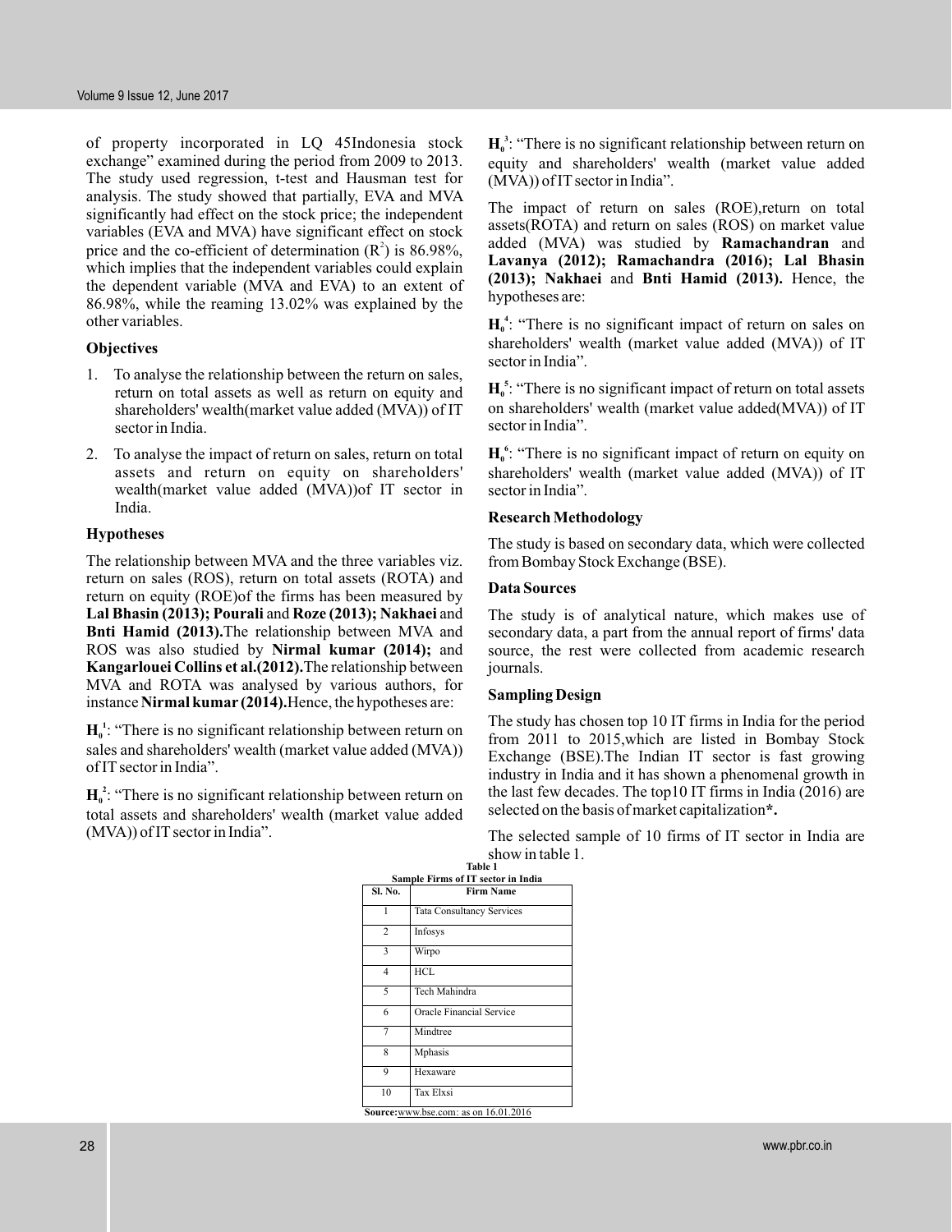# **Variables used for Analysis**

# **(i) Return on Sales (ROS)**

The return on sales (ROS) is a ratio used to derive the proportion of profit generated from sales. The concept is useful for determining the ability of management to efficiently generate profit from a given level of sales.

Return on sales = PBIT/Sales

Where,

PBIT= Profit before interest and taxes

# **(ii) Return on Total Assets (ROTA)**

Return on total assets (ROTA)gives productivity of firms and of management's ability and efficiency. The index measures the relationship between profit and total resources invested. The ROTA measures the extent of the firm's assets are being used to generate profit.

Return on total assets  $(ROTA) = (PBIT- Tax)$ provision) Total assets

# **(iii) Return on Equity (ROE)**

The return on equity (ROE) or return on capital (ROC) is the ratio of net income of a business to its stockholders' equity during a year. It measures profitability of stockholders.

**/** Return on equity (ROE) = Net Income Shareholders' Equity

# **(iv) Market Value Added (MVA)**

The MVA is the difference between the total market value of a firm and the economic capital. A firm's total market value is equal to the sum of the market value of its equity and debt.

# **MVA=MV-IC**

Where,

MVA= Market value added

EBIT

Market value of firm  $=$   $-$ 

**WACC** 

Where, EBIT= Earnings before interest and taxes WACC= Weighted average cost of capital

$$
WACC = \frac{\Sigma xw}{\Sigma w}
$$

IC= Invested capital

# **Research Methods**

The study used descriptive statistics, correlation and multiple regression for analysis.

# **(i) Correlation Analysis**

$$
\mathbf{R} = \frac{\mathbf{n}(\boldsymbol{\Sigma} \mathbf{x} \mathbf{y}) - (\boldsymbol{\Sigma} \mathbf{x})(\boldsymbol{\Sigma} \mathbf{y})}{\sqrt{\left[\mathbf{n} \ \boldsymbol{\Sigma} \mathbf{x}^2 - (\boldsymbol{\Sigma} \mathbf{x}^2)\right] \left[\mathbf{n} \boldsymbol{\Sigma} \mathbf{y}^2 - (\boldsymbol{\Sigma} \mathbf{y}^2)\right]}}
$$

Where,

n= Number of items

 $=$ Sigma

 $x=(ROS, ROTA, ROE)$ 

y= Market value added

### **(ii) Regression Analysis**

The regression equation is:

$$
Y = a + b_1(X_1) + b_2(X_2) + b_3(X_3) + u
$$

$$
Y = MVA (market value added)
$$

a= Regression constant

b1, b2…= Regression co-efficient

 $X_i$ =Return on sales (ROS)

 $X_2$ = Return on total assets (ROTA)

 $X_3$ = Return on equity (ROE)

u= Error term

### **Analysis and Discussion**

The descriptive statistics of market value added (MVA), return on sales (ROS), return on total assets (ROTA) and return on equity (ROE) of IT sector in India are presented in table 2.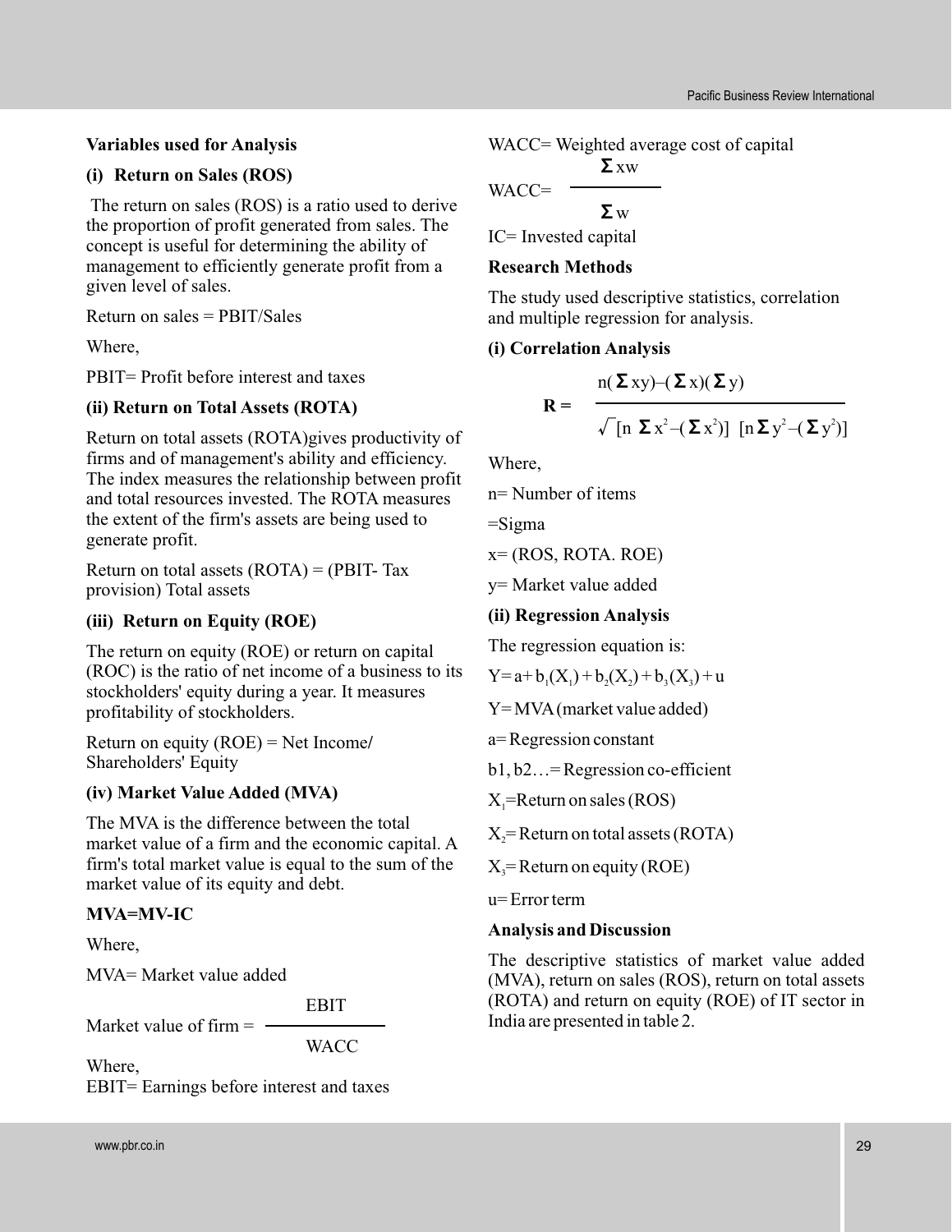| <b>Variables</b> | N  | Minimum       | Maximum    | Mean(")      | Std.<br>Deviation( |
|------------------|----|---------------|------------|--------------|--------------------|
| <b>MVA</b>       | 10 | -35057.7500   | 1715.3462  | -9430.7970   | 12612.82427        |
| <b>ROS</b>       | 10 | $-1866.13171$ | 3114.04321 | $-2411.3572$ | 1570.23757         |
| <b>ROTA</b>      | 10 | $-2.032$      | $-.884$    | .357         | 1.000              |
| <b>ROE</b>       | 10 | $-.970$       | 1.619      | .487         | .816               |

**Table 2** *Descriptive Statistics of MVA, ROS, ROTA* **and***ROE of IT sector in India from 2011 to 2015*

*Source: Computed result based on collected data from BSE*

It is inferred that variable MVA has minimum value as - 35057.75 and maximum value as 1715.34, while the  $X$ <sup>is -</sup> 9430.79 and σis 12612.82. It is inferred that return on sales (ROS)has minimum value as -1866.13 and maximum value as 3114.04, while the  $X$ <sup>1</sup>s -2411.35 and ois 1570.23. It is inferred that return on total assets (ROTA) has minimum value as  $-2.03$  and maximum value as  $-0.884$ , while the X<sup>-3</sup> is

0.357andσisone. It is found that return on equity (ROE) has minimum value as -0.97and maximum value as 1.62, while the  $(X)$  is 0.487 and  $\sigma$  is 0.816.

An attempt has been made to examine the relationship between return on sales, return on total assets and return on equity and MVA by computing correlation coefficient (vide table 3).

| Table 3                                                                                          |
|--------------------------------------------------------------------------------------------------|
| Results of Correlation Analysis for Selected Variables of IT sector in India for the period from |
|                                                                                                  |

|             | 2011 to 2015           |            |
|-------------|------------------------|------------|
|             | Correlation            |            |
|             |                        | <b>MVA</b> |
| <b>ROS</b>  | Pearson<br>Correlation | $-.973***$ |
|             | Sig. (2-tailed)        | .000       |
|             | N                      | 10         |
| <b>ROTA</b> | Pearson<br>Correlation | $-937***$  |
|             | Sig. (2-tailed)        | .000       |
|             | N                      | 10         |
| <b>ROE</b>  | Pearson<br>Correlation | $.636*$    |
|             | Sig. (2-tailed)        | .099       |
|             | N                      | 10         |
|             |                        |            |

*Source: Computed result based on collected data from BSE*

*\*\*\*Correlation is significant at 0.01 level (2-tailed). \* Correlation is significant at 0.10 level (2-tailed).*

The table shows that H01- H03: "There is no significant relationship between return on sales, return on total assets as well as return on equity with shareholders' wealth" is rejected. There is a significant negative relationship between ROS and shareholders' wealth (MVA)(-.973), ROTA and shareholders' wealth (MVA) (-.973)at 1% level.

However, there is a positive relationship between ROE and shareholders' wealth (MVA) (.636) at 10% level.

The result of regression analysis of return on sales, and return on total assets and return on equity on shareholders' wealth (market value added) is shown in table 4.

|                                                                                               |                 | Table 4             |                     |          |       |  |  |  |  |
|-----------------------------------------------------------------------------------------------|-----------------|---------------------|---------------------|----------|-------|--|--|--|--|
| Multiple Regression Results of Selected Variables on MVA of IT Sector in India for the Period |                 |                     |                     |          |       |  |  |  |  |
| from 2011 to 2015                                                                             |                 |                     |                     |          |       |  |  |  |  |
|                                                                                               | Un-standardized |                     | <b>Standardized</b> |          |       |  |  |  |  |
| Model                                                                                         |                 | <b>Coefficients</b> | Coefficients        | t        | Sig.  |  |  |  |  |
|                                                                                               |                 | Std. Error          | Beta                |          |       |  |  |  |  |
| <b>MVA</b>                                                                                    | $-118.507$      | 992.921             |                     | $-1.192$ | .278  |  |  |  |  |
| <b>ROS</b>                                                                                    | $-.054$         | .020                | $-.476$             | $-2.672$ | .037  |  |  |  |  |
| <b>ROTA</b>                                                                                   | $-.133$         | .039                | $-.762$             | $-3.439$ | .014  |  |  |  |  |
| <b>ROE</b>                                                                                    | 5.943           | 1.605               | .350                | 3.704    | .014  |  |  |  |  |
| $R^2$                                                                                         |                 |                     |                     |          | .985  |  |  |  |  |
| Adjusted $R^2$                                                                                |                 |                     |                     |          | .977  |  |  |  |  |
| F-Statistic                                                                                   |                 |                     |                     |          | .000  |  |  |  |  |
| $T = 1$                                                                                       |                 |                     |                     |          | 0.052 |  |  |  |  |

Durban Watson 2.852 *Source*: *Computed results based on collected data from BSE*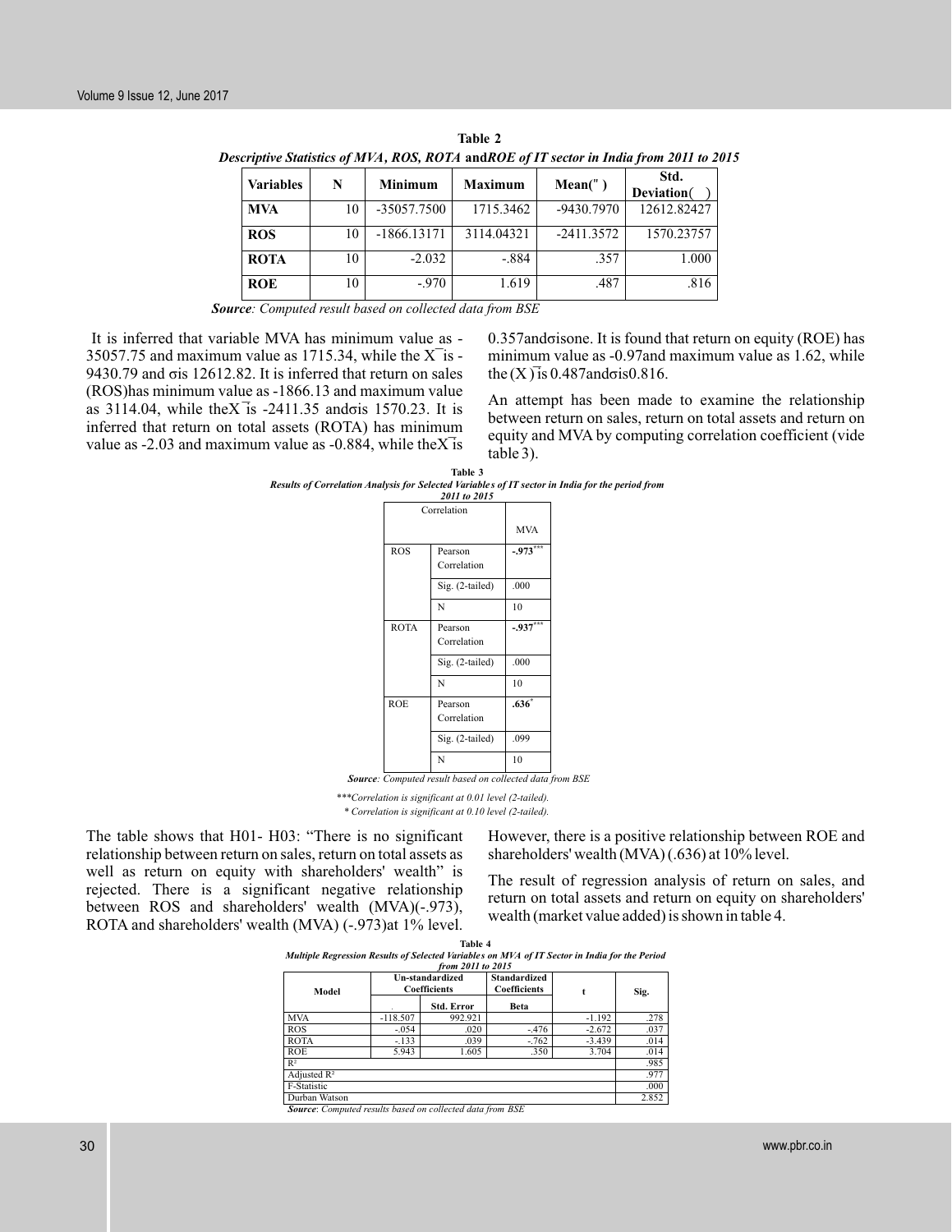Table 4 shows that there is a significant negative coefficient (-.476) of ROS and (-.762) of ROTA on shareholders' wealth (market value added). Hence, H04 and H05:"there is no significant impact of return on sales as well as return on total assets on shareholders' wealth (market value added)"is rejected at 5% level. However, there is a significant positive impact of ROE (.350) on shareholders' wealth (market value added) at 5% level. Hence, H06: "there is no significant impact of return on equity on shareholders' wealth (market value added)" is rejected at 5% level. Durban Watson is 2.852 (ranges between 2 and 3), whose successive error terms are, on an average, much different from one another, i.e. negatively correlated.

The overall regression model fit, which is represented by R2 (98%),shows that the explaining variables determine 98% of the changes in shareholders' wealth (MVA). The F statistics is significant  $\omega$  1% level, indicating that the variance in the dependent variable (MVA) is explained by the variance in the(ROS, ROTA, ROE) independent variables selected.

#### **Conclusion**

As far as the shareholders' wealth(market value added) is concerned, the study concludes that there is a significant impact of return on sales (ROS), return on total assets (ROTA) and return on equity(ROE)on shareholders' wealth (market value added) though ROS, and ROTA negatively but ROE positively. Hence, based on the results, the study rejects H04, H05 and H06revealing that the return on sales, return on total assets and return on equity have impact, of course the return on sales and return on total assets negatively while, the return on equity positively, on shareholders' wealth (market value added)of IT sector in India.

#### **Limitations of the Study**

- The present study is based on 10 firms of IT sector only. .
- In the present study, descriptive statistics, correlation and regression are only used for analysis. .

#### **Note: Market Capitalization\***

Market capitalization represents the aggregate value of a firm's stock. It is obtained by multiplying the number of equity shares outstanding by the current market price per share. It is used by the investment community in ranking the size of the firms, as opposed to sales or total assets figures. It is also used in ranking the relative size of stock exchanges, being a measure of the sum of the market capitalization of all firms listed on each exchange.

#### **References**

Kangarlouei, S. J., M. Motavassel, A. Azizi and M. S. Farahani. 2012. The investigation of the impact of ownership concentration on financial performance measurement criteria and market value added.

International Journal of Economic & Management Science 1(9): 44-51.

- Lal Bhasin, M. 2013. Economic value added and shareholders wealth creation: Evidence from a developing country. International Journal of Finance and Accounting 2(4): 185-98.
- Laroian, C., and J. S. Thevaruban. 2015. A study on market value added with economic value added and profitability performance of listed financial companies in Srilanka. International Journal of Economic and Business Review 3(4): 42-5.
- Lavanya, E., and B. Ramchendra Reddy.2012. Analysis of financial performance of Iron and Steel industry with the help of market value added approach. International Journal of Research in Commerce and Management 3(10): 117-9.
- Mara Ikbar, M., and A. Shintia Dewi. 2015. The analysis effect of economic value added and market value added on share price of sub-sector companies of property incorporated in LQ 45 Indonsia Stock Exchange. International Journal of Science & Research 4(4): 2310-4.
- Nakhasi, H., and N. I. N. Bnti Hamid. 2013.Analyzing the relationship between economic valued added (EVA) and accounting variables with share market value in Tehran stock exchange. Middle-East Journal of Scientific Research 16(11): 1589-98.
- Nakhasi, H., and N. I. N. Bnti Hamid. 2013.The relationship between economic value added, return on assets, and return on equity with market value added in Tehran stock Exchange. Proceeding of Global Business and Finance Research Conference: 1-9.
- Nirmal Kumar, K. 2014. Analysis of financial performance using market value added approach. Indian Journal of Research 3(1): 141-6.
- Pourali, M. R., and Z. Roza. 2013.The relationship between market value added with refined economic value added and performance accounting criteria in the firms listed in the Tehran stock exchange. InternationalResearch Journal ofApplied and Basic Science 4(6): 1636-45.
- Rajesh, M., N. R. V. Ramana Reddy and T. Narayana Reddy. 2012.Empirical study on economic value added and market value added approach. International Journal of Marketing, Financial Services & Management Research 1(3): 87-97.
- Ramachandra, B. 2016. Analysis of financial performance using market value added approach. Indian Journal ofApplied Research 5(1): 496-8.